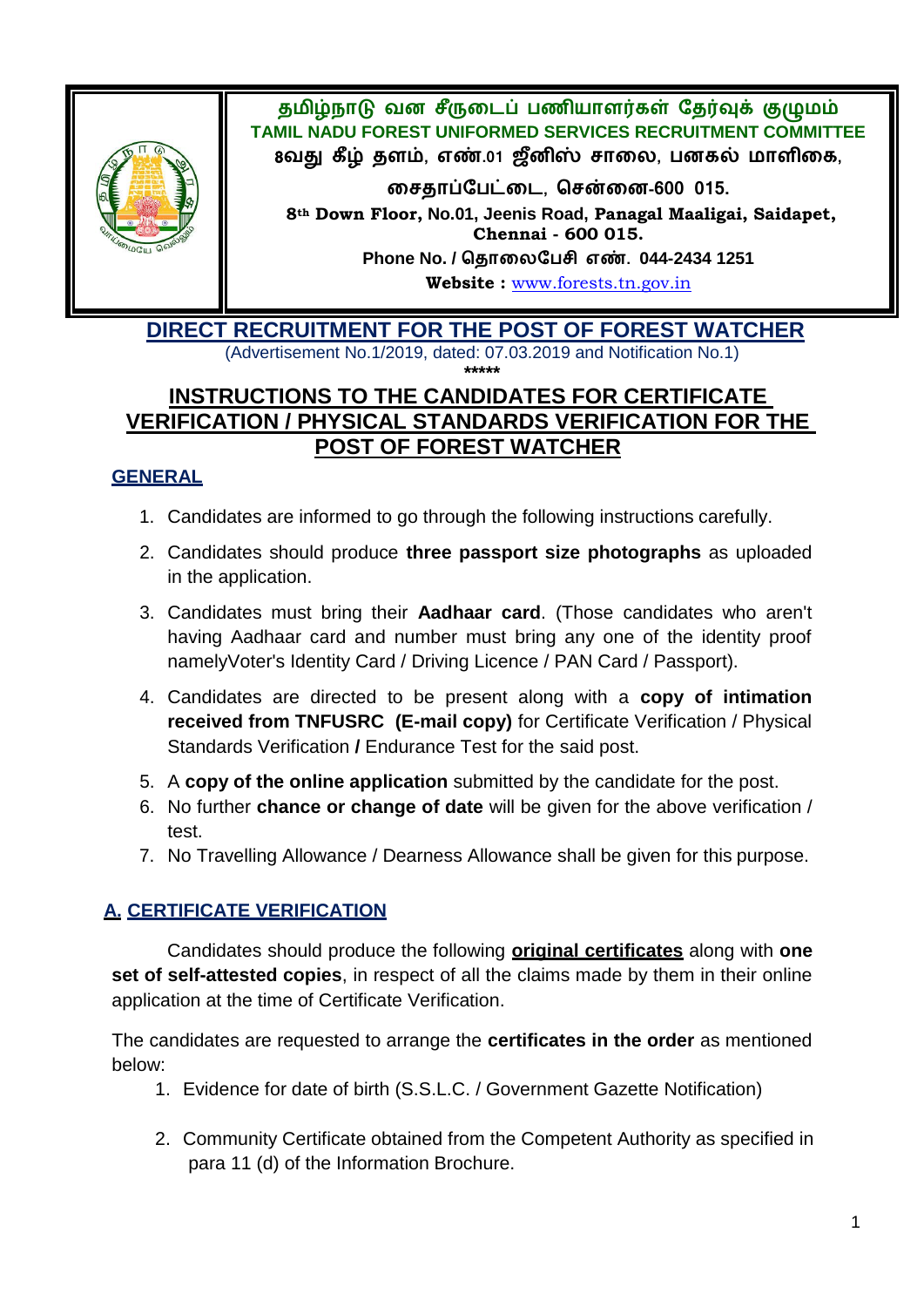- 3. If the candidate claims as Transgender (Third Gender) in the application, the candidate should produce a self declaration and ID card issued by the Tamil Nadu Third gender Welfare Board as shown in the format in **Annexure - II** of the Information Brochure.
- 4. Evidence for educational qualification as on 07.03.2019 as mentioned in item 8 of the Notification.
- 5. Evidence for possessing an adequate knowledge in Tamil viz., S.S.L.C / H.S.C / Degree (or) evidence for having passed the Second Class Language Test (Full Test) in Tamil conducted by TNPSC.
- 6. Candidates claiming for reservation as Person Studied in Tamil Medium (PSTM) in the application, should produce necessary certificate (in support of the claim that the candidate has studied the prescribed qualification in Tamil Medium) obtained from the competent authority concerned, as prescribed in A**nnexure IV** of the Information Brochure.
- 7. Candidates claiming for reservation as Destitute Widow in the application, should produce a Certificate obtained from RDO / Sub-Collector / Assistant Collector.
- 8. Candidates claiming for reservation as Ex-Serviceman in the application, should produce necessary certificate as prescribed in **Annexure – V** of the Information Brochure.
- 9. Character and conduct Certificate obtained from the Head of the Institution in which the candidate has last studied / is studying, as the case may be. In the case of the candidate who has studied a course through correspondence, this fact should be stated along with necessary evidence. Such candidates should however produce a Character and Conduct Certificate from the institution where the candidate had undergone the regular course of study prior to the correspondence studies.
- 10.If the candidate is employed in Government service, a "No Objection Certificate" obtained from the appointing authority in the format as prescribed in **Annexure VI** of the Information Brochure.
- 11.The provisional admission of the candidate for Certificate Verification **does not confer any rights for admission to Physical standards verification and Endurance test / selection to the post.**
- **12.The Candidates are informed that the claims made in their online application are final at all stages. If their claims are found to be false or incorrect, their candidature will be liable for rejection. Subsequent claims regarding educational qualification / age / community / Other reservations etc. will not be entertained.**